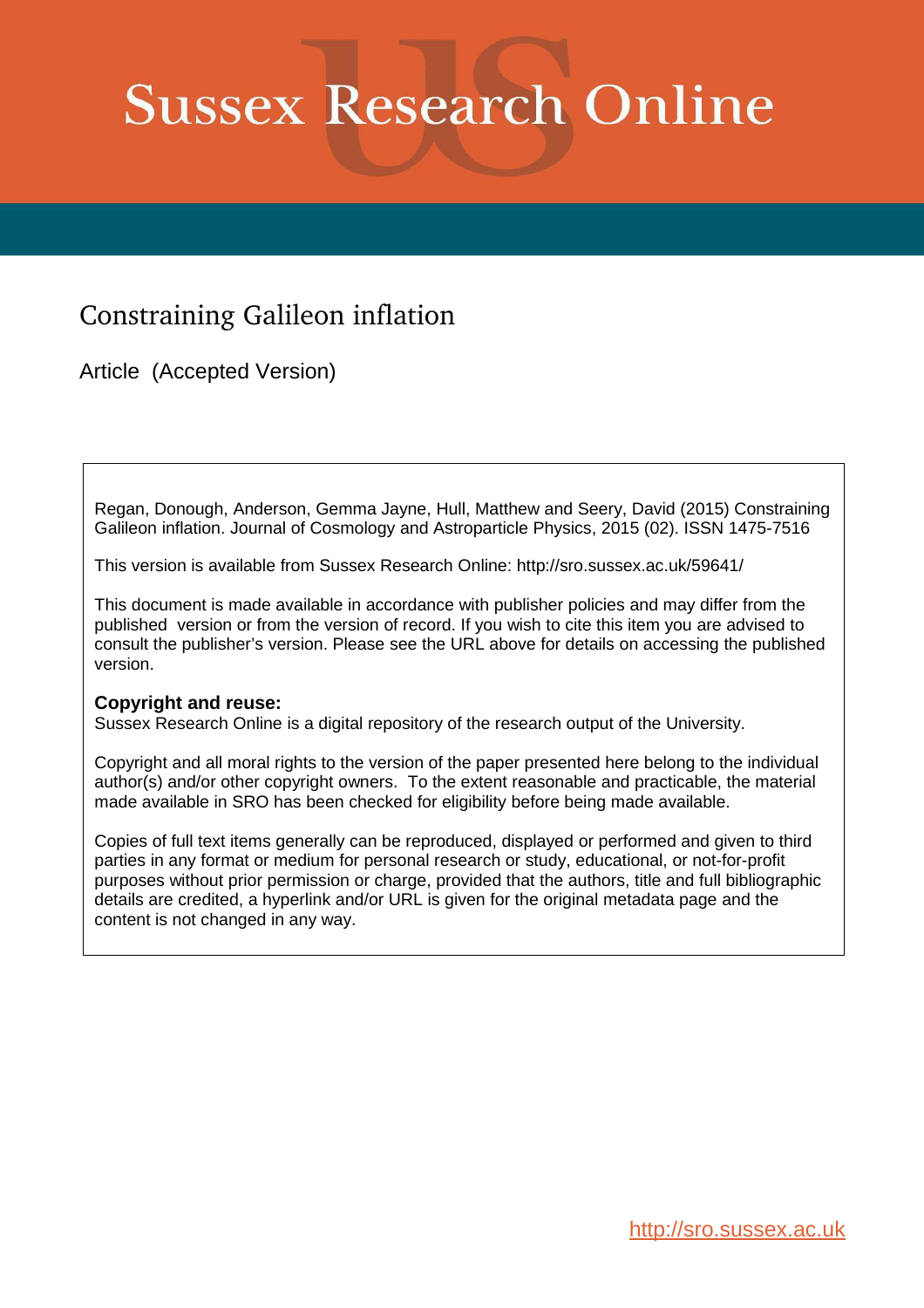# Constraining Galileon Inflation

## Donough Regan,<sup>1</sup> Gemma J. Anderson,<sup>1</sup> Matthew Hull<sup>1,2</sup> and David Seery<sup>1</sup>

<sup>1</sup> Astronomy Centre, University of Sussex, Falmer, Brighton BN1 9QH, UK

2 Institute of Cosmology and Gravitation, University of Portsmouth, Portsmouth PO1 3FX, UK E-mail: [D.Regan@sussex.ac.uk,](mailto:D.Regan@sussex.ac.uk) [G.Anderson@sussex.ac.uk,](mailto:G.Anderson@sussex.ac.uk)

[Matthew.Hull@port.ac.uk,](mailto:Matthew.Hull@port.ac.uk) [D.Seery@sussex.ac.uk](mailto:D.Seery@sussex.ac.uk)

Abstract. In this short paper, we present constraints on the Galileon inflationary model from the CMB bispectrum. We employ a principal-component analysis of the independent degrees of freedom constrained by data and apply this to the WMAP 9-year data to constrain the free parameters of the model. A simple Bayesian comparison establishes that support for the Galileon model from bispectrum data is at best weak.

#### 1 Introduction

Recent microwave background data from the Planck satellite suggest that the pattern of density fluctuations in our universe is consistent with a canonical, single-field, slow-roll inflationary model [\[1](#page-9-0)]. To test for deviations from this paradigm we typically search for signatures in the the n-point functions of the microwave background anisotropies. At the time of writing, meaningful constraints have been obtained for the cases  $n = 2$  and  $n = 3$ —respectively, the power spectrum and the bispectrum, corresponding to spectral decompositions of the variance and skewness.

In this paper we focus on searches using the bispectrum, usually conducted by comparing fixed 'templates' to the data. This is useful in a discovery phase, where the relevant question is only whether evidence exists for the amplitude of some template to be inconsistent with zero. However, because templates do not accurately explore the range of shapes produced in a specific model, it would be more satisfactory to search for evidence for the model as a whole, rather than focusing on separate templates.

How should this be done? A given experiment measures each angular component of the bispectrum with varying signal-to-noise, depending on its instrumental characteristics. Therefore different experiments are sensitive to differing contributions to the bispectrum. For any chosen experiment, a typical model will predict contributions to which it is highly sensitive and others to which it is comparatively blind. We can expect to constrain only those parameters of a model which contribute to regions of sufficient sensitivity. Fitting our models to these regions simultaneously gives a balanced picture of the goodness-of-fit associated with the experiment. Fitting separate templates may not produce such a balanced picture if it fails to take all experimentally-sensitive regions into account.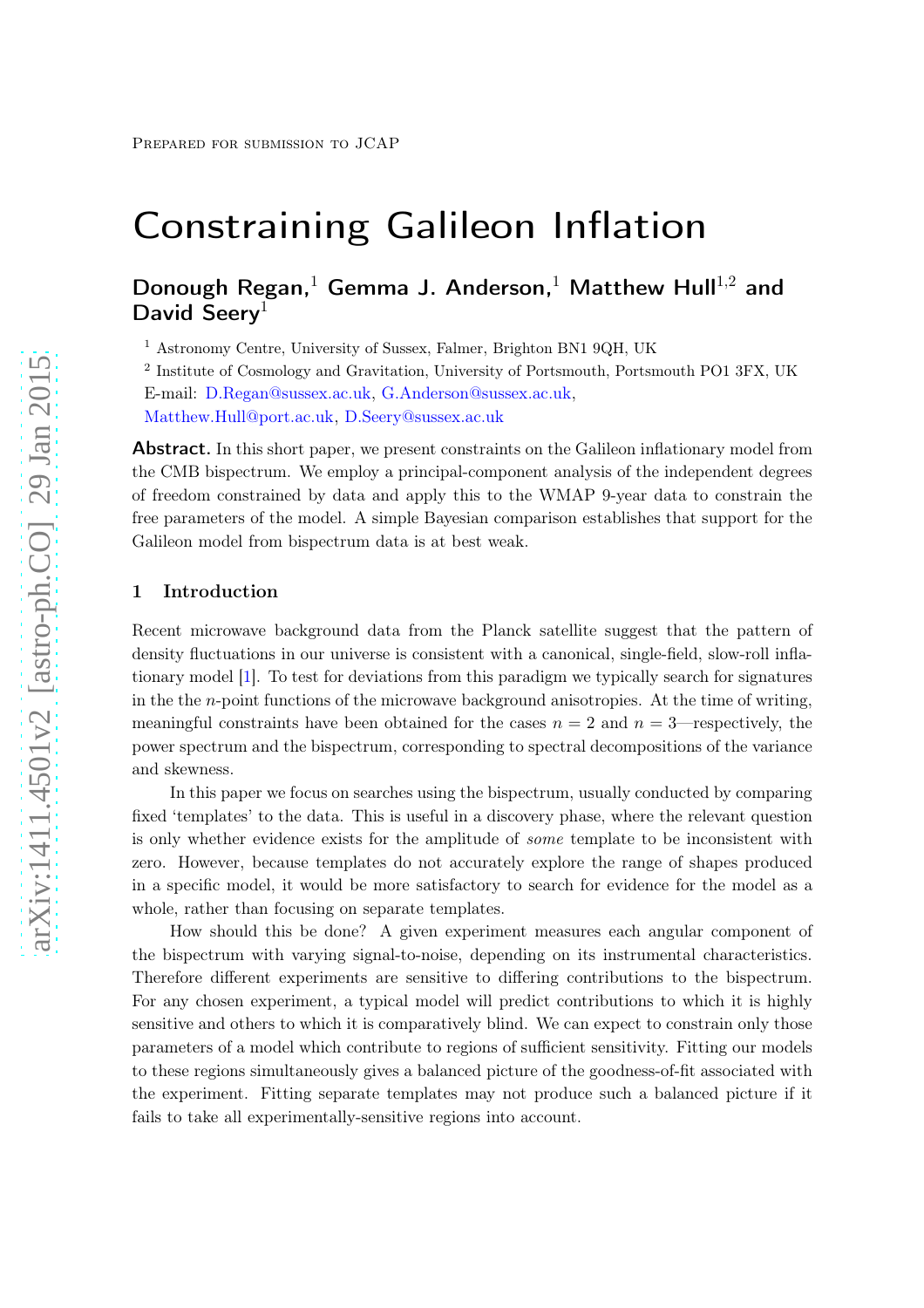<span id="page-2-0"></span>Byun & Bean have used this approach to develop forecasts for a Planck-like experiment [\[2](#page-9-1)]. More recently, some of us applied similar reasoning to the WMAP 9-year dataset and a very general model described by the effective theory of single-field inflation [\[3\]](#page-9-2). This theory describes the most general pattern of fluctuations which can be realized in a Lorentzinvariant field theory, assuming Lorentz invariance to be spontaneously broken by a nearly de Sitter background. Because it can describe any adiabatic fluctuation with sufficiently smooth statistical properties it can be regarded as a weak prior—and, as for any prior, more stringent constraints can be obtained by strengthening it. One reason for doing so is to explore how the interpretation of the data changes as we vary our assumptions. Another is to study how the constraints improve when we commit to a particular model, rather than allowing for the most general range of possibilities.

<span id="page-2-3"></span>In this paper we focus on a particular prior for the nonlinear stochastic properties of the inflationary density perturbation—that it was generated during an era of 'Galileon' inflation [\[4\]](#page-9-3); see also Refs. [\[5](#page-9-4)[–9](#page-9-5)]. Galileons are scalar fields with highly constrained self-interactions which contain higher-order time derivatives. These cancel in the equations of motion [\[10](#page-9-6)], yielding stable second-order field equations. When quantized this implies that the theory is ghost-free, and therefore maintains unitarity and stability.

These stability properties are preserved by quantum fluctuations around flat Minkowski space. At present it is apparently unclear whether the ghost-free theory can arise as an effective description of a theory with an ultraviolet completion  $[11]$ , which would require the special Galileon self-interactions to be unaccompanied by other higher-derivative operators which would generate a ghost. It is also unknown whether the ghost-free property survives on a cosmological background or in the field created by a heavy source. But if these possible complications can be evaded and a field with Galileon-like interactions were dynamically important during inflation, then it is possible that their special nature could leave interesting signatures in the stochastic properties of the density perturbation [\[12](#page-9-8)[–15\]](#page-9-9).

Our principal result is a constraint on the importance of the Galileon self-interactions which would would generate these signatures. For this purpose the Galileon model is particularly interesting because it allows just three 3-body interactions compared to the eleven allowed by the unconstrained effective field theory. In Ref. [\[3\]](#page-9-2) we argued that the WMAP 9-year dataset is sensitive to three or (at most) four characteristic contributions to the bispectrum. Unless we are unlucky and the Galileon 3-body interactions contribute to these regions in a degenerate way, we can expect to obtain constraints on all three couplings.

More generally, the operators of the Galileon Lagrangian form a subset of the class of single-field effective theories of inflation. The symmetries of the Galileon model impose a relationship between the coefficients of the possible Lagrangian terms. In this paper we exploit this relationship to present the strongest possible constraints on the Galileon paradigm.

<span id="page-2-2"></span><span id="page-2-1"></span>Notation.—In [§2](#page-2-0) we briefly describe the action for the Galileon inflationary model up to third order, and in [§3](#page-3-0) we use it to derive the bispectrum. In [§4](#page-4-0) we describe the procedure used to obtain our constraints. This is a summary of the approach developed in Ref. [\[3](#page-9-2)]. We obtain constraints on the couplings in the Lagrangian for the cases of one, two or three (the most general possibility) independent third-order couplings. Finally, in [§5](#page-7-0) we carry out a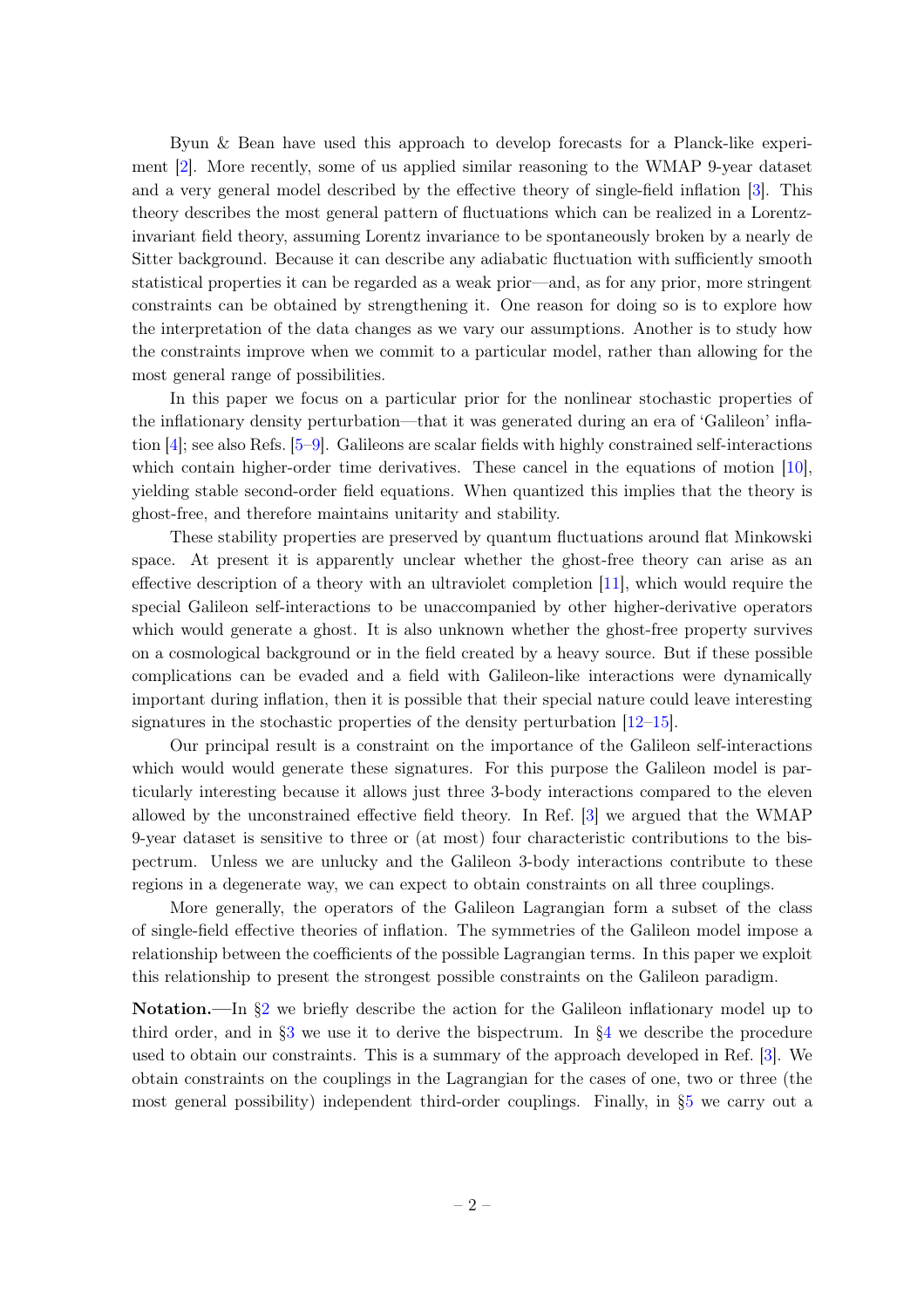Bayesian model comparison for the various incarnations of the Galileon model. We give our conclusions in [§6.](#page-8-0)

#### 2 Overview of Galileon inflation

<span id="page-3-1"></span>The original Galileon model constructed by Nicolis et al. was based on a field-space generalization of the Galilean shift-symmetry of classical mechanics,  $\phi \to \delta_g \phi = \phi + b_\mu x^\mu + c$ where  $x^{\mu}$  is a spacetime coordinate and  $b_{\mu}$  and c are constants [\[18\]](#page-9-10). Nicolis et al. worked in flat spacetime and constructed four operators, labelled  $\mathcal{L}_i$  for  $2 \leq i \leq 5$ , which yielded an action satisfying this symmetry<sup>[1](#page-2-1)</sup> and produced second-order equations of motion. On a curved background it is not possible to retain both properties [\[19](#page-9-11)[–21](#page-10-0)]. Insisting on secondorder equations of motion and accepting a break of the shift symmetry proportional to the background curvature yields the 'covariantized' formulation, with action

$$
S \supseteq \int d^4x \sqrt{-g} \big[c_2 \mathcal{L}_2 + c_3 \mathcal{L}_3 + c_4 \mathcal{L}_4 + c_5 \mathcal{L}_5\big],\tag{2.1}
$$

and  $\mathcal{L}_i$  defined by

$$
\mathcal{L}_2 = \frac{1}{2} (\nabla \phi)^2 \tag{2.2a}
$$

$$
\mathcal{L}_3 = \frac{1}{\Lambda^3} \Box \phi (\nabla \phi)^2 \tag{2.2b}
$$

$$
\mathcal{L}_4 = \frac{(\nabla \phi)^2}{\Lambda^6} \left[ (\Box \phi)^2 - \nabla_\mu \nabla_\nu \phi \nabla^\mu \nabla^\nu \phi - \frac{R}{4} (\nabla \phi)^2 \right]
$$
\n
$$
(2.2c)
$$

$$
\mathcal{L}_{5} = \frac{(\nabla \phi)^{2}}{\Lambda^{9}} \left[ (\Box \phi)^{3} - 3 \Box \phi \nabla_{\mu} \nabla_{\nu} \phi \nabla^{\mu} \nabla^{\nu} \phi + 2 \nabla_{\mu} \nabla_{\nu} \phi \nabla^{\nu} \nabla^{\rho} \phi \nabla_{\rho} \nabla^{\mu} \phi - 6 G_{\mu \nu} \nabla^{\mu} \nabla^{\rho} \phi \nabla^{\nu} \phi \nabla_{\rho} \phi \right].
$$
\n(2.2d)

Here,  $G_{\mu\nu}$  is the Einstein tensor, R denotes the scalar curvature of the background and  $\Lambda$  is a mass scale at which the higher-order operators  $\mathcal{L}_3$ ,  $\mathcal{L}_4$  and  $\mathcal{L}_5$  become comparable to the Gaussian term  $\mathcal{L}_2$ .

<span id="page-3-0"></span>These are not the only nonlinear operators which yield an action invariant under the shift symmetry in flat space—for example, any function of  $\Box \phi$  is automatically invariant—but they are the only combinations which produce second-order equations of motion. Consistency of the model requires that unwanted combinations such as  $(\Box \phi)^2 / M^2$  (which would generally indicate the presence of a ghost at the scale  $M$ ) are not generated by renormalization-group running for any M at which we wish to trust the predictions of the effective theory.<sup>[2](#page-2-2)</sup> This does not happen in the vacuum, where the  $\phi$  fluctuations are massless and do not generate renormalization-group evolution. It is not yet known whether a ghost will appear for nonvacuum field configurations [\[11](#page-9-7)].

<sup>&</sup>lt;sup>1</sup>The  $\mathcal{L}_i$  themselves need not be invariant, provided that the transformation shifts them only by a total derivative which vanishes on integration.

<sup>&</sup>lt;sup>2</sup>It is inconsequential if a ghost is generated at scales which are not intended to be described by the effective Lagrangian: this happens generically in any effective field theory. To understand whether the putative ghost really exists in the spectrum we would need details of the ultraviolet completion.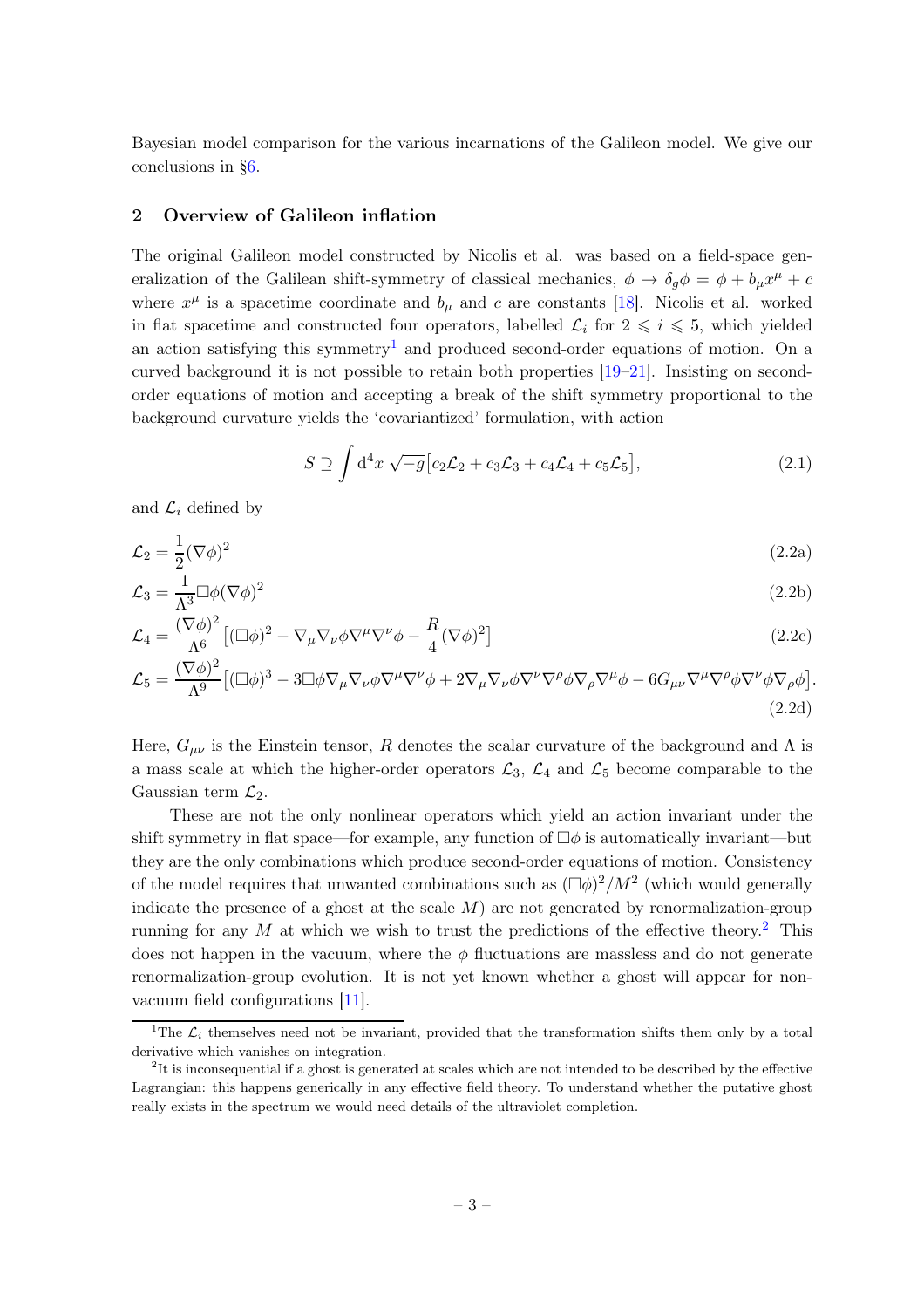In this paper we assume that the action  $(2.1)$  can be used to describe fluctuations on a quasi-de Sitter background representing an inflationary phase, and that there is a regime for which quantum effects do not cause ghost modes to become excited. Working in the 'decoupling' limit where gravitational degrees of freedom can be ignored, it was shown in Ref. [\[4](#page-9-3)] that the action for small fluctuations can be written

$$
S \supseteq \int d^4x \, a^3 \Big[ \alpha \Big( \dot{\pi}^2 - \frac{c_s^2}{a^2} (\partial \pi)^2 \Big) + g_1 \dot{\pi}^3 + \frac{g_3}{a^2} \dot{\pi} (\partial \pi)^2 + \frac{g_4}{a^4} (\partial \pi)^2 \partial^2 \pi \Big]. \tag{2.3}
$$

The decoupling limit applies when the higher-order terms  $\mathcal{L}_3$ ,  $\mathcal{L}_4$  and  $\mathcal{L}_5$  are relevant, making Galileon self-interactions stronger than gravitational interactions. But if pushed too far these self-interactions require a rapidly evolving field configuration which risks spoiling the de Sitter background. A complete understanding of what happens in this regime would require an analysis of the associated 'cosmological' Vainshtein effect, which has not yet been carried out. We assume that these complications can be evaded by having the higher-order terms sufficiently relevant that they dominate gravitational corrections, but not so relevant that they destabilize the inflationary era. The coefficients  $\alpha$ ,  $c_s$ ,  $g_2$ ,  $g_3$  and  $g_4$  are given by various combinations of  $c_i$ ,  $H$ ,  $\dot{\phi}$  and the nonlinear scale  $\Lambda$ . For precise formulae, or further discussion of the role of the nonlinear terms, we refer to Burrage et al. [\[4\]](#page-9-3). On superhorizon scales the curvature perturbation is given by  $\zeta = H\pi$ , and is conserved.

<span id="page-4-3"></span>Constraints on this model take the form of limits on the parameters  $c_i$ . Some limits exist based on short-distance gravitational effects in the late universe; see, for example, Ref. [\[22](#page-10-1)]. There is no particular requirement for the Galileon-like fields relevant during the early and late universe to have the same identity (although this may be the case in certain models), so these limits need not apply during inflation. In this paper we obtain limits on the  $c_i$  from the bispectrum of the inflationary density perturbation without making use of any late-universe data.

Note that the fluctuations generated in certain  $k$ -inflation and Horndeski models may be controlled by the same action [\[27\]](#page-10-2). Therefore our results can equally be interpreted as constraints on these models, although we do not identify them explicitly. Within this large class of theories, Galileons are algebraically special in that they require only three independent cubic operators, as in Eq.  $(2.3)$ . A generic k-inflation or Horndeski model may require up to four independent operators [\[13,](#page-9-12) [27](#page-10-2)].

#### 3 Bispectrum Shapes

<span id="page-4-0"></span>The bispectrum,  $B_{\zeta}$ , is defined by the three-point correlation function of the curvature perturbation,

<span id="page-4-2"></span><span id="page-4-1"></span>
$$
\langle \zeta(\mathbf{k}_1)\zeta(\mathbf{k}_2)\zeta(\mathbf{k}_3)\rangle = (2\pi)^3 \delta(\mathbf{k}_1 + \mathbf{k}_2 + \mathbf{k}_3) B_{\zeta}(k_1, k_2, k_3). \tag{3.1}
$$

Wavefunctions.—A complication of the most general models studied in Ref. [\[3](#page-9-2)] is that fourth-derivative operators can appear in the quadratic term, leading to a very complex form for the elementary functions. While a solution can be found in closed form, the subsequent vertex integrations appearing in the Feynmann rules cannot be performed analytically. The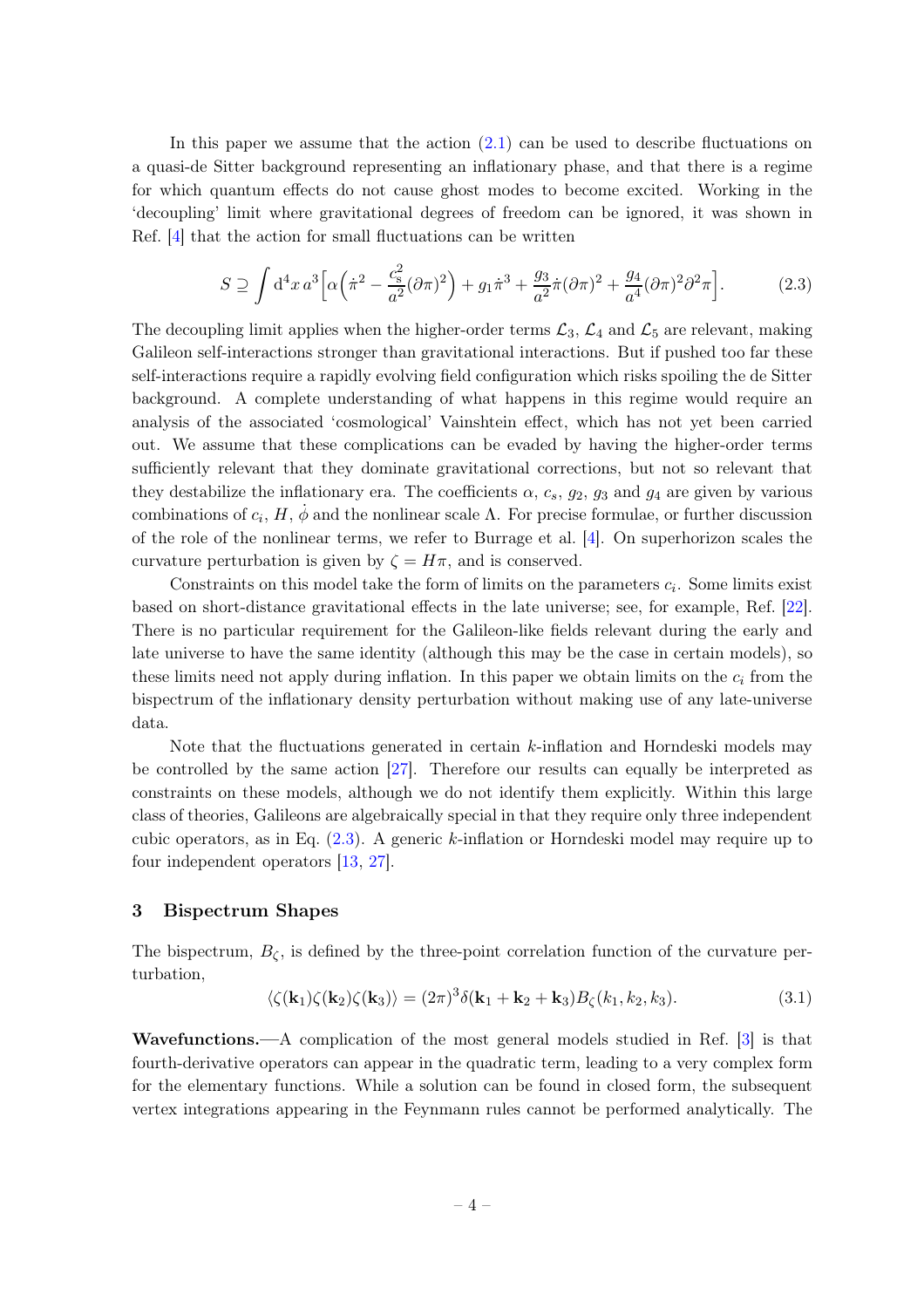Galileon fluctuation Lagrangian  $(2.1)$  belongs to the class of models considered Ref. [\[3\]](#page-9-2) but does not possess the problematic fourth-derivative operators. Neglecting slow-roll corrections the elementary wavefunction is

$$
u(k,\tau) = \frac{iH}{2\sqrt{\alpha}} \frac{1}{(kc_s)^{3/2}} (1 - ikc_s \tau) e^{ikc_s \tau}.
$$
 (3.2)

On superhorizon scales where  $|kc_s\tau| \ll 1$  the power spectrum can be written

$$
P_{\zeta}(k) = \frac{H^4}{4\alpha c_s^3} \frac{1}{k^3}.
$$
\n(3.3)

**Momentum dependence.**—The necessary calculations were described by Mizuno  $\&$  Koyama [\[9\]](#page-9-5), and given to next-order in slow-roll parameters in Refs.  $\begin{bmatrix} 4 \\ 1 \end{bmatrix}$ . Similar calculations were performed by Kobayashi, Yamaguchi and Yokoyama [\[7](#page-9-13)]. There is one contribution to the bispectrum from each cubic operator in [\(2.3\)](#page-3-1), which we write in the form

$$
B_{\zeta}(k_1, k_2, k_3) = \frac{3}{5} \sum_{\alpha=1}^{3} \lambda_{\alpha} B_{\alpha}(k_1, k_2, k_3).
$$
 (3.4)

The  $B_{\alpha}$  are normalized so that  $B_{\alpha}(k, k, k)/6P_{\zeta}(k)^{2} = 1$  at the equilateral point. In terms of the couplings  $g_{\alpha}$  in the fluctuation Lagrangian these means that that  $\lambda_{\alpha}$  correspond to

<span id="page-5-0"></span>
$$
\lambda_1 = \frac{5}{81} \frac{g_1}{\alpha} \qquad \lambda_2 = -\frac{85}{324} \frac{g_3}{c_s^2 \alpha} \qquad \lambda_3 = -\frac{65}{162} \frac{g_4 H}{c_s^4 \alpha}.
$$
 (3.5)

Focusing only on the momentum dependence (prefactors can be inferred from the normalization convention if required), the bispectra can be written

$$
B_1(k_1, k_2, k_3) \sim \frac{1}{\prod_i k_i} \frac{1}{k_t^3}
$$
\n(3.6a)

$$
B_2(k_1, k_2, k_3) \sim \frac{1}{\prod_i k_i^3} k_1^2(\mathbf{k}_2 \cdot \mathbf{k}_3) \left( \frac{1}{k_t} + \frac{k_2 + k_3}{k_t^2} + \frac{2k_2 k_3}{k_t^3} \right) + 1 \to 2 + 1 \to 3 \tag{3.6b}
$$

$$
B_3(k_1, k_2, k_3) \sim \frac{1}{\prod_i k_i^3} k_1^2(\mathbf{k}_2 \cdot \mathbf{k}_3) \left( \frac{1}{k_t} + \frac{K^2}{k_t^3} + \frac{3k_1 k_2 k_3}{k_t^4} \right) + 1 \to 2 + 1 \to 3,
$$
 (3.6c)

where  $k_t = k_1 + k_2 + k_3$ , and  $K^2 = k_1k_2 + k_1k_3 + k_2k_3$ .

#### 4 Estimating Galileon Parameters

We now aim to estimate the  $\lambda_{\alpha}$  using CMB data. Given a model, and therefore knowledge of the parameters  $\alpha$  and  $c_s$ , this enables the  $g_\alpha$  to be determined. Given knowledge of the background field configuration this enables constraints to be placed on the  $c_i$ .

**Estimation methodology.**—Our methodology for estimating the  $\lambda_{\alpha}$  was described in Ref. [\[3\]](#page-9-2). Following Fergusson, Liguori & Shellard we write each of  $(3.6a)-(3.6c)$  $(3.6a)-(3.6c)$  as a sum over some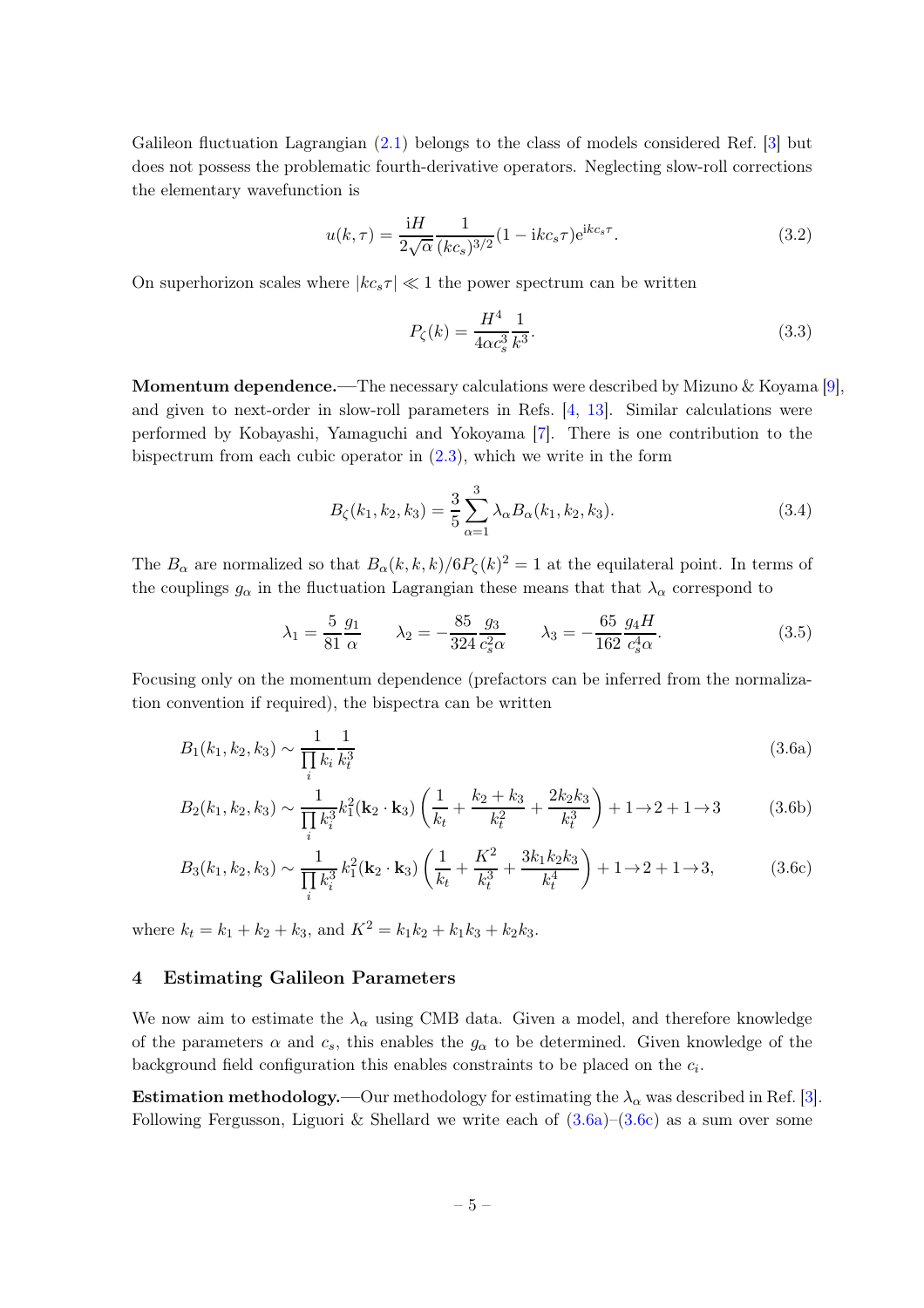basis  $B_n$ , giving  $B_\alpha = \sum_n \alpha_\alpha^n B_n$  [\[23](#page-10-3)]. We extract multipole coefficients for the temperature anisotropy  $\Delta T$  using  $\Delta T(\hat{\bf n})/T = \sum_{\ell m} a_{\ell m} Y_{\ell m}(\hat{\bf n})$  and define the angular bispectrum  $b_{\ell_1 \ell_2 \ell_3}$ to satisfy  $\langle a_{\ell_1m_1} a_{\ell_2m_2} a_{\ell_3m_3} \rangle = b_{\ell_1\ell_2\ell_3} \mathcal{G}_{m_1m_2m_3}^{\ell_1\ell_2\ell_3}$ , where  $\mathcal{G}_{m_1m_2m_3}^{\ell_1\ell_2\ell_3}$  is the Gaunt integral. After using the primordial perturbation  $\zeta$  to seed fluctuations in the radiation era, and accounting for radiative transfer and projection onto the sky, each  $B_n$  will yield some angular bispectrum  $b_{\ell_1\ell_2\ell_3}^n$ . We introduce a further basis  $b_{\ell_1\ell_2\ell_3}^A$  and write  $b_{\ell_1\ell_2\ell_3}^n = \Gamma_A{}^nb_{\ell_1\ell_2\ell_3}^A$ . Then, given a choice  $\lambda_{\alpha}$ , it follows that the observable angular bispectrum can be written

<span id="page-6-0"></span>
$$
b_{\ell_1 \ell_2 \ell_3} = \sum_A \beta_A b_{\ell_1 \ell_2 \ell_3}^A,
$$
\n(4.1)

where the coefficients  $\beta_A$  are defined by

$$
\beta_A \equiv \lambda_\alpha \alpha_n^{\alpha} \Gamma_A{}^n. \tag{4.2}
$$

The advantage of this basis decomposition is that the transfer matrix  $\Gamma_A{}^n$  can be computed relatively easily [\[24](#page-10-4)]. It encodes details of the cosmology, together with the processes of radiative transfer which connect primordial times to observation.

A given microwave background experiment makes measurements of the  $\beta_A$  associated with our last-scattering surface. We write these estimates  $\hat{\beta}_A$ . Assuming Gaussian experimental errors, and given our prior, the likelihood of an experiment returning some particular set of values can be written

$$
\mathcal{L}(\hat{\beta}_A|\lambda_\alpha) = \frac{1}{\sqrt{2\pi \det \hat{\mathcal{C}}}} \exp\bigg(-\frac{1}{2} \sum_{A,B} (\hat{\mathcal{C}}^{-1})^{AB} \Delta \hat{\beta}_A \Delta \hat{\beta}_B\bigg),\tag{4.3}
$$

where  $\Delta \hat{\beta}_A = \hat{\beta}_A - \beta_A$  and the covariance matrix is defined by  $C_{AB} = \langle \Delta \hat{\beta}_A \Delta \hat{\beta}_B \rangle$ . We estimate it using Gaussian simulations, accounting for realistic WMAP beam and noise properties and the effects of masking. For all quantitative details we refer to Ref. [\[3](#page-9-2)].

Eq. [\(4.3\)](#page-5-0) yields a maximum likelihood estimator for each parameter  $\lambda_{\alpha}$  corresponding to

$$
\hat{\lambda}_{\alpha} = \sum_{\beta} \hat{b}^{\beta} (\hat{\mathcal{F}}^{-1})_{\beta \alpha},\tag{4.4}
$$

where  $\hat{b}^{\alpha} \equiv \sum_{A,B,n} \hat{\beta}_A (\hat{C}^{-1})^{AB} \alpha_n^{\alpha} \Gamma_B{}^n$  and the Fisher matrix  $\hat{\mathcal{F}}$  satisfies

$$
\hat{\mathcal{F}}^{\alpha\beta} = \sum_{A,B,m,n} \Gamma_A{}^m \alpha_m^{\alpha} (\hat{\mathcal{C}}^{-1})^{AB} \alpha_n^{\beta} \Gamma_B{}^n.
$$
\n(4.5)

Application to 9-year WMAP data.—We use the WMAP 9-year dataset to estimate the amplitudes  $\hat{\beta}_A$  [\[25,](#page-10-5) [26](#page-10-6)], and use these to constrain subcases of the fluctuation Lagrangian [\(2.3\)](#page-3-1). The most general case includes all three operators  $g_1$ ,  $g_3$  and  $g_4$  and yields the weakest constraints. This would be expected where correlations among the operators exist in the regions to which WMAP is most sensitive. In this case rather more is true: Renaux-Petel pointed out [\[27,](#page-10-2) [28\]](#page-10-7) that there is an approximate degeneracy (spoilt by boundary terms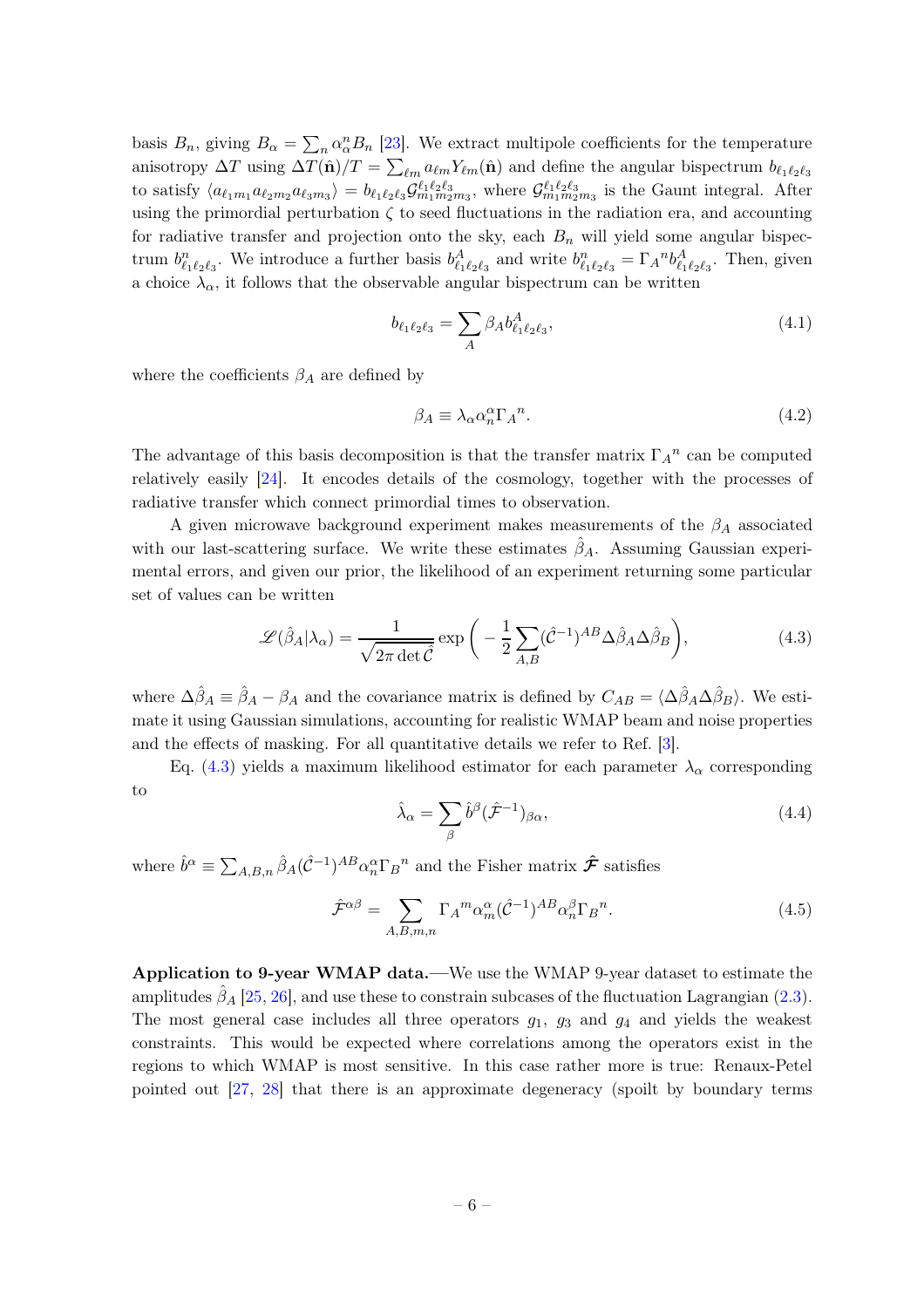which become irrelevant at late times) which allows the  $g_4$  contribution to be absorbed into renormalizations of the other couplings,

$$
g_1 \to g_1' = g_1 + g_4 H/c_s^4, \qquad g_3 \to g_3' = g_3 + 2g_4 H/c_s^2. \tag{4.6}
$$

We can leave  $g_4$  in the analysis, accounting for the correlation in shape, or eliminate  $g_4$ using  $(4.6)$  at the outset. In what follows we will give constraints for both choices. Finally, we consider the most restrictive subcase in which only one parameter is allowed to be nonzero. This corresponds most directly with the standard approach of fitting individual templates to the data. It gives optimistic constraints unless we are prepared to commit to a scenario in which two operators are subdominant compared to the third.

<span id="page-7-0"></span>Case 1: General scenario (three free parameters).—Using the relationship between the parameters  $\lambda_{\alpha}$  and the coefficients of the Lagrangian given in Eq. [\(3.5\)](#page-4-3), we find

| Variable                 | Estimate                       |
|--------------------------|--------------------------------|
| $\hat{g}_1/\alpha$       | $(4.21 \pm 3.96) \times 10^5$  |
| $\hat{g}_3/c_s^2\alpha$  | $(4.18 \pm 4.03) \times 10^5$  |
| $\hat{g}_4H/c_s^4\alpha$ | $(-2.09 \pm 2.04) \times 10^5$ |

The quoted uncertainties represent  $1\sigma$  errors bars, with marginalization over the other two parameters. Each constraint is consistent with zero to within  $1\sigma$ . Note that the uncertainties are rather large, due to exploration of the entire parameter space.

Case 2: Two free parameters.—It was explained above that the three-parameter case is perhaps too pessimistic, because of correlations between the bispectra produced by the three cubic operators. In this section we obtain constraints on the subcase where two couplings are allowed to vary with the third fixed at zero. In the case where  $g_4$  is held fixed Eq. [\(4.6\)](#page-6-0) can be used to map these constraints to the Lagrangian obtained by elimination of the  $g_4$  term. The results are

| Fixed parameter    | Variable                 | Estimate            |
|--------------------|--------------------------|---------------------|
| $g_1/\alpha$       | $\hat{g}_3/c_s^2 \alpha$ | $-11,000 \pm 6,770$ |
|                    | $\hat{g}_4H/c_s^4\alpha$ | $7,760 \pm 4,870$   |
| $g_3/c_s^2\alpha$  | $\hat{g}_1/\alpha$       | $11,000 \pm 6,660$  |
|                    | $\hat{g}_4H/c_s^4\alpha$ | $3,380 \pm 2,240$   |
| $g_4H/c_s^4\alpha$ | $\hat{g}_1/\alpha$       | $15,300 \pm 9,470$  |
|                    | $\hat{g}_3/c_s^2\alpha$  | $2,870 \pm 1,900$   |

<span id="page-7-1"></span>Each constraint is consistent with zero to within  $\sim 1.5\sigma$ , matching our expectations from constraints on individual templates using the 9-year WMAP dataset [\[26](#page-10-6)]. Similar results have been reported from the Planck [\[1](#page-9-0)] 2013 data release. The formalism used here ensures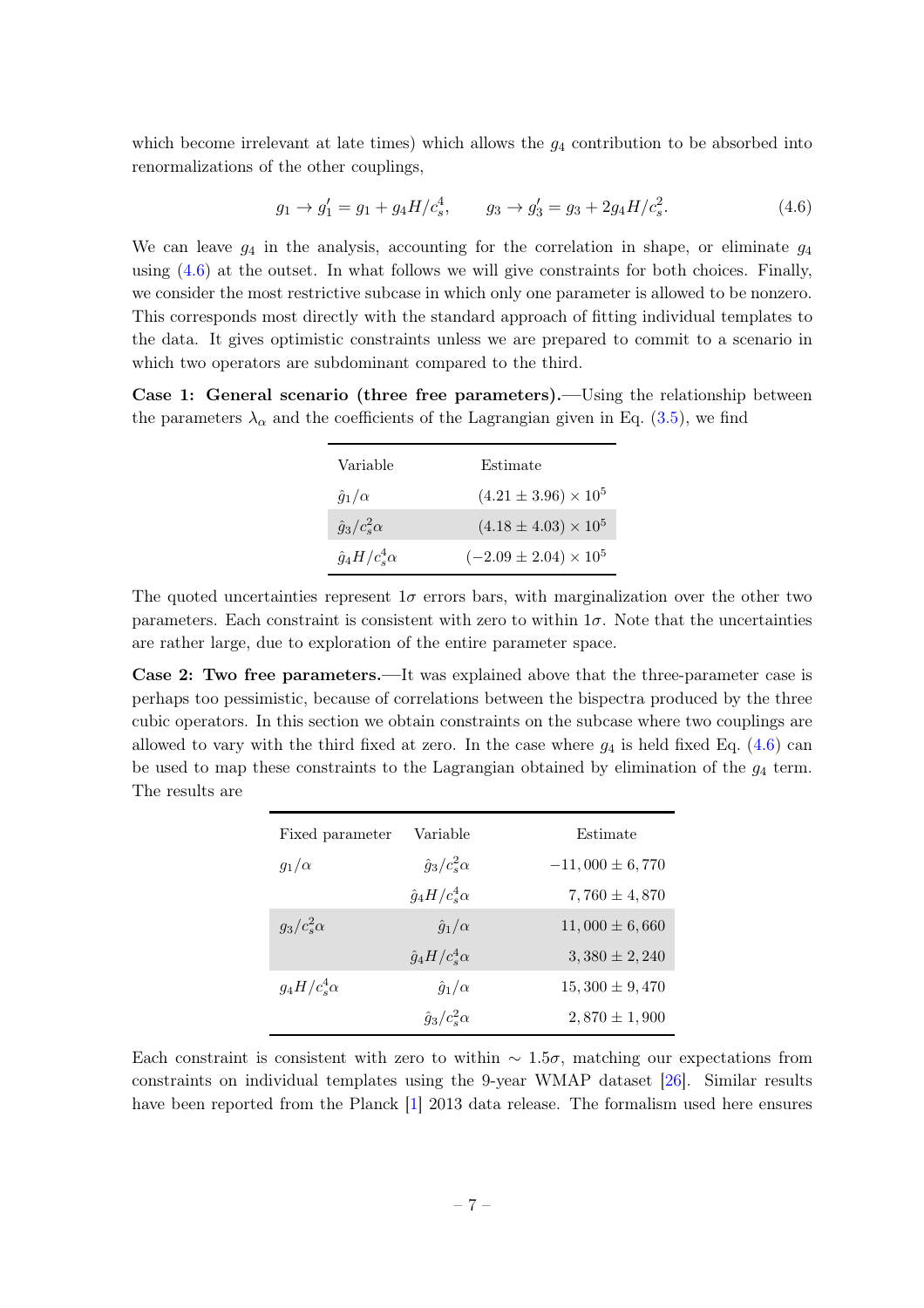that the entire available parameter space is explored, rather than inferring these constraints from the overlap with a selection of templates.

Case 3: One free parameter.—Finally, we consider the constraints where only one parameter is allowed to vary. We obtain

$$
\hat{g}_1/\alpha = 1120 \pm 1280, \qquad \hat{g}_3/c_s^2 \alpha = -260 \pm 390, \qquad \hat{g}_4 H/c_s^4 \alpha = -160 \pm 280. \tag{4.7}
$$

We may also obtain a constraint from the amplitude of the power spectrum, which gives  $H^4/(\alpha c_s^3) = (190 \pm 8) \times 10^{-9}$  at the pivot scale  $k = 0.002 \text{Mpc}^{-1}$ . Together this gives 4 constraints for 6 parameters,  $\{H, \alpha, c_s, g_2, g_3, g_4\}$ . Breaking the degeneracy would require constraints on the scalar tilt,  $n_s$  or the tensor to scalar ratio, r.

#### 5 Bayesian Model Comparison

While our results in the previous section are useful in determining best-fit values for the parameters, we wish also to perform a model comparison. One method with which to quantify to evidence for or against a model is through calculation of the 'Bayes' factor. In Ref. [\[3](#page-9-2)] this was first applied to the comparison of non-Gaussian models. We briefly recapitulate the description here.

<span id="page-8-0"></span>Given a data set D and a pair of models  $M_1$  and  $M_2$ , with respective parameter sets  $\{\lambda_1\}$  and  $\{\lambda_2\}$ , the Bayes factor is defined as the ratio of the likelihoods of the respective models,

$$
K_{12} = \frac{P(D|M_1)}{P(D|M_2)} = \frac{\int P(D|\{\lambda_1\}, M_1) P(\{\lambda_1\}|M_1) d\lambda_1}{\int P(D|\{\lambda_2\}, M_2) P(\{\lambda_2\}|M_2) d\lambda_2}.
$$
(5.1)

It should be noted that the integrals here are over the entire parameter space of each model. These may be of different dimensionalities. The prior probabilities  $P(\{\lambda_i\}|M_i)$  represent the probability that a particular parameter choice occurs. To determine our priors we use the requirement that the bispectrum generated by each operator must not dominate the power spectrum, and therefore that each parameter is constrained by  $|\lambda_i| \lesssim 10^4$ . However, given that we have no reason<sup>[3](#page-7-1)</sup> to prefer any scale we choose a Jeffries prior with  $P(\lambda_i) \propto 1/|\lambda_i|$ , with  $|\lambda_i| \in [1, 10^4]$ . The cutoff is chosen to avoid a divergence at  $\lambda_i = 0$ , and our results show little dependence on its precise value. The Bayes factor does not become independent of the prior, so to study its dependence for different choices we also compute values for a flat prior in the range  $[-1, 1]$ . The probability  $P(D|\{\lambda_1\}, M_1)$  represents the likelihood for a particular choice of parameters  $\{\lambda_i\}$  and may be computed using Eq. [\(4.3\)](#page-5-0).

We interpret our results using the Kass & Raftery scale [\[29\]](#page-10-8). In this scheme,  $|\ln K|$  in the range  $(0, 1)$  is 'indecisive', in the range  $(1, 3)$  represents 'evidence in favour of  $M_1$ ', in the range  $(3, 5)$  represents 'strong evidence in favour of  $M_1$ ', and larger values are 'decisive'. A similar scale applies to  $K^{-1}$  with  $M_2$  substituted for  $M_1$ .

<sup>&</sup>lt;sup>3</sup>We cannot use constraints from CMB experiments to choose our prior, because we are using the CMB as our dataset.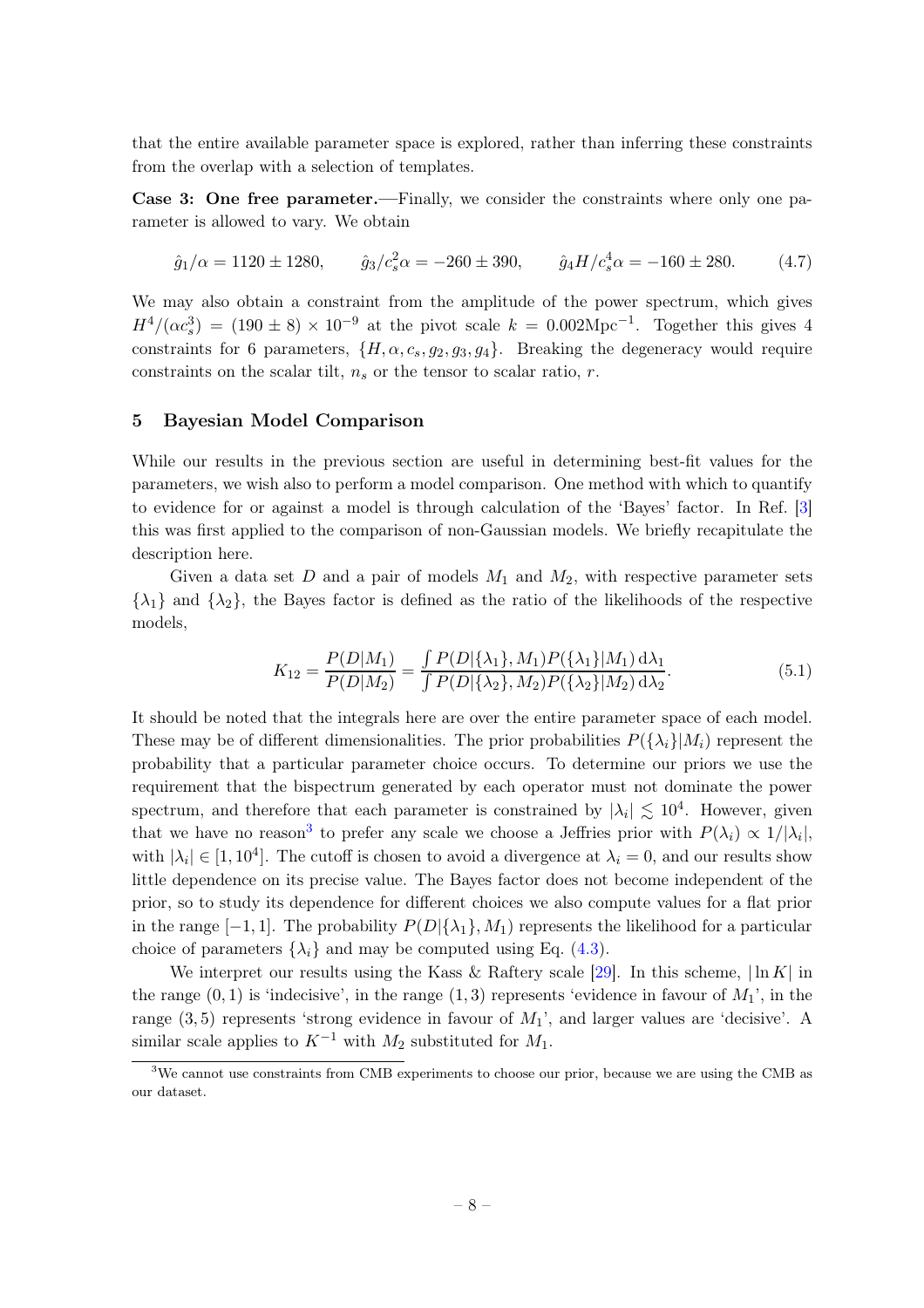#### Results

- <span id="page-9-0"></span>• Comparing the Gaussian model (i.e. with all  $\lambda_i = 0$ ) with the case of just one nonzero parameter, we find the Bayes factor is given by  $\ln K \approx 0.7$ , such that the data is indecisive in distinguishing these scenarios.
- <span id="page-9-3"></span><span id="page-9-2"></span><span id="page-9-1"></span>• Next we compare the Gaussian model and the case of two free parameters, with the result that  $\ln K \approx 1.3$ . This indicates (weak) evidence against the Galileon model with two free parameters, and is mainly due to an Ockham penalty which disfavours addition of extra parameters without sufficient support from the data. Adding a further parameter and comparing the Gaussian model to the most general Galileon model with three free parameters gives a Bayes factor  $\ln K \approx 2$ . In this case there is an even stronger preference for the simpler description.
- <span id="page-9-13"></span><span id="page-9-4"></span>• Comparing the single free parameter case with the two parameter and three parameter cases giving  $\ln K \approx 0.6$  and  $\ln K \approx 1.3$ , respectively. The data is indecisive in the former case, but shows preference for the single parameter case in the latter.

In summary, the data shows little power to discriminate between the Gaussian model and a Galileon model with one extra free parameter. However, for models with two or more extra parameters the WMAP 9-year data exhibits a weak preference for the simpler description.

#### <span id="page-9-6"></span><span id="page-9-5"></span>6 Conclusions

<span id="page-9-7"></span>In this paper we have utilised the formalism developed in Ref. [\[3\]](#page-9-2) to constrain the Galileon inflationary model using the bispectrum. Our constraints show that the couplings of the cubic terms in the fluctuation Lagrangian are consistent with zero to within  $1.5\sigma$ . We have separately considered the cases of one, two and three free parameters in the fluctuation Lagrangian.

<span id="page-9-12"></span><span id="page-9-8"></span>The formalism can be used to carry out a Bayesian model comparison. This establishes that the data weakly disfavours models requiring two extra free parameters, but is inconclusive between a Gaussian model and the case of a Galileon model with a single extra coupling. It is possible that carrying out the analysis using Planck data [\[1](#page-9-0)] may lead to a stronger result.

#### <span id="page-9-9"></span>Acknowledgements

<span id="page-9-11"></span><span id="page-9-10"></span>DR and DS acknowledge support from the Science and Technology Facilities Council [grant number ST/L000652/1]. GA is supported by STFC grant ST/L000652/1. MH is supported by an STFC research studentship. DS also acknowledges support from the Leverhulme Trust. Some numerical presented in this paper were obtained using the COSMOS supercomputer, which is funded by STFC, HEFCE and SGI. Other numerical computations were carried out on the Sciama High Performance Compute (HPC) cluster which is supported by the ICG, SEPNet and the University of Portsmouth. The research leading to these results has received funding from the European Research Council under the European Union's Seventh Framework Programme (FP/2007–2013) / ERC Grant Agreement No. [308082].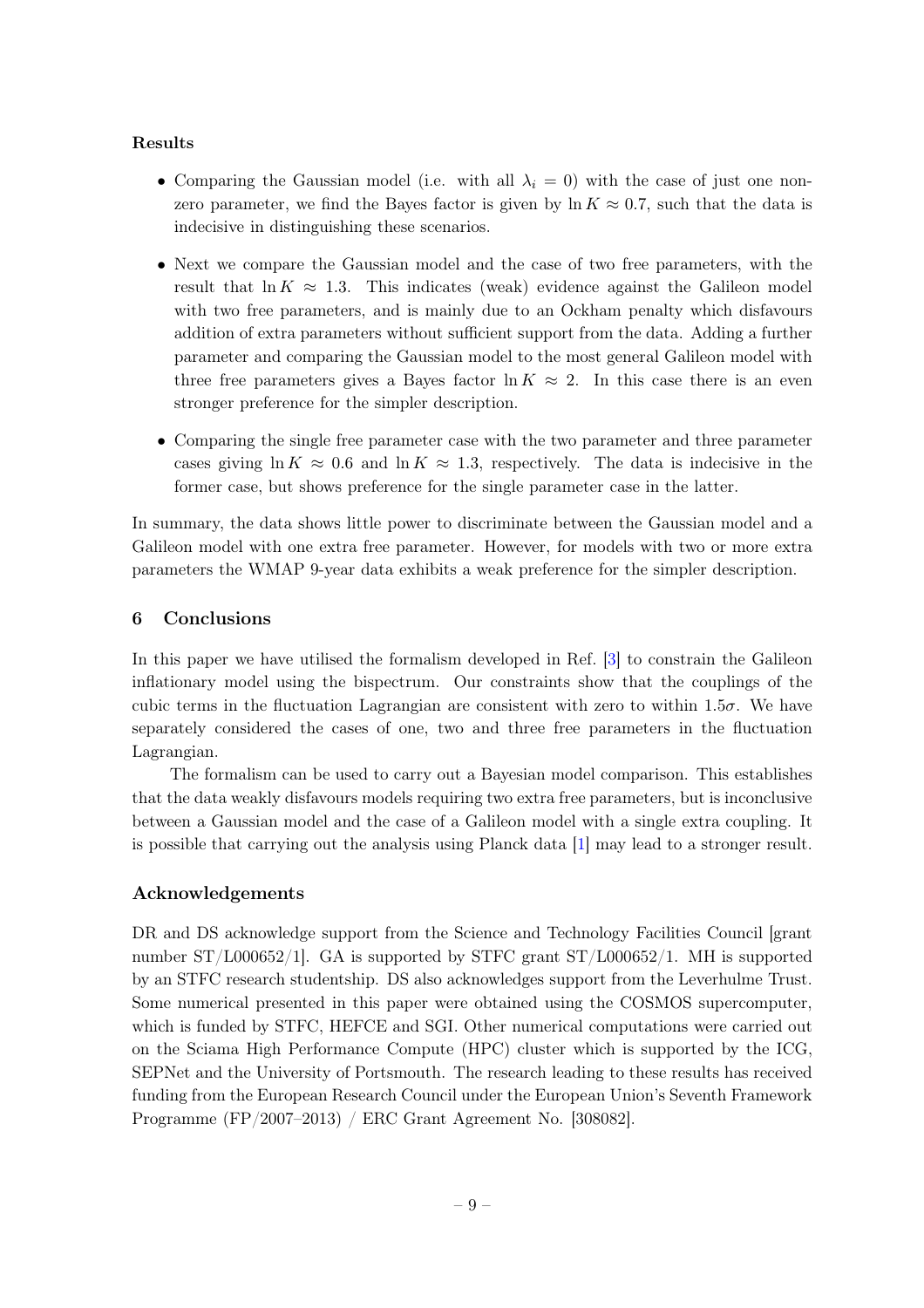#### References

- [1] Planck Collaboration Collaboration, P. Ade et al., Planck 2013 Results. XXIV. Constraints on primordial non-Gaussianity, [arXiv:1303.5084](http://arxiv.org/abs/1303.5084).
- <span id="page-10-0"></span>[2] J. Byun and R. Bean, Non-Gaussian Shape Recognition, JCAP 1309 (2013) 026, [[arXiv:1303.3050](http://arxiv.org/abs/1303.3050)].
- <span id="page-10-1"></span>[3] G. J. Anderson, D. Regan, and D. Seery, Optimal bispectrum constraints on single-field models of inflation, JCAP 1407 (2014) 017, [[arXiv:1403.3403](http://arxiv.org/abs/1403.3403)].
- <span id="page-10-3"></span>[4] C. Burrage, C. de Rham, D. Seery, and A. J. Tolley, Galileon inflation, JCAP 1101 (2011) 014, [[arXiv:1009.2497](http://arxiv.org/abs/1009.2497)].
- <span id="page-10-4"></span>[5] A. De Felice and S. Tsujikawa, Primordial non-Gaussianities in general modified gravitational models of inflation, JCAP 1104 (2011) 029,  $[ary1103.1172]$ .
- <span id="page-10-5"></span>[6] T. Kobayashi, M. Yamaguchi, and J. Yokoyama, G-inflation: Inflation driven by the Galileon field, Phys.Rev.Lett. 105 (2010) 231302, [[arXiv:1008.0603](http://arxiv.org/abs/1008.0603)].
- <span id="page-10-6"></span>[7] T. Kobayashi, M. Yamaguchi, and J. Yokoyama, Primordial non-Gaussianity from G-inflation, Phys.Rev. D83 (2011) 103524, [[arXiv:1103.1740](http://arxiv.org/abs/1103.1740)].
- <span id="page-10-2"></span>[8] T. Kobayashi, M. Yamaguchi, and J. Yokoyama, Generalized G-inflation: Inflation with the most general second-order field equations, Prog.Theor.Phys. 126 (2011) 511–529, [[arXiv:1105.5723](http://arxiv.org/abs/1105.5723)].
- <span id="page-10-7"></span>[9] S. Mizuno and K. Koyama, Primordial non-Gaussianity from the DBI Galileons, Phys.Rev. D82 (2010) 103518, [[arXiv:1009.0677](http://arxiv.org/abs/1009.0677)].
- <span id="page-10-8"></span>[10] A. Nicolis, R. Rattazzi, and E. Trincherini, The Galileon as a local modification of gravity, Phys.Rev. D79 (2009) 064036, [[arXiv:0811.2197](http://arxiv.org/abs/0811.2197)].
- [11] N. Kaloper, A. Padilla, P. Saffin, and D. Stefanyszyn, Unitarity and the Vainshtein Mechanism, [arXiv:1409.3243](http://arxiv.org/abs/1409.3243).
- [12] P. Creminelli, G. D'Amico, M. Musso, J. Norena, and E. Trincherini, Galilean symmetry in the effective theory of inflation: new shapes of non-Gaussianity,  $JCAP$  1102 (2011) 006, [[arXiv:1011.3004](http://arxiv.org/abs/1011.3004)].
- [13] C. Burrage, R. H. Ribeiro, and D. Seery, Large slow-roll corrections to the bispectrum of noncanonical inflation, JCAP 1107 (2011) 032, [[arXiv:1103.4126](http://arxiv.org/abs/1103.4126)].
- [14] R. H. Ribeiro and D. Seery, *Decoding the bispectrum of single-field inflation*, *JCAP* 1110 (2011) 027, [[arXiv:1108.3839](http://arxiv.org/abs/1108.3839)].
- [15] G. Leon and E. N. Saridakis, Dynamical analysis of generalized Galileon cosmology, JCAP 1303 (2013) 025, [[arXiv:1211.3088](http://arxiv.org/abs/1211.3088)].
- [16] G. W. Horndeski, Second-Order Scalar-Tensor Field Equations in a Four-Dimensional Space, International Journal of Theoretical Physics 10 (Sept., 1974) 363–384.
- [17] C. Deffayet, X. Gao, D. Steer, and G. Zahariade, From k-essence to generalised Galileons, Phys.Rev. D84 (2011) 064039, [[arXiv:1103.3260](http://arxiv.org/abs/1103.3260)].
- [18] A. Nicolis and R. Rattazzi, *Classical and quantum consistency of the DGP model, JHEP* 0406 (2004) 059, [[hep-th/0404159](http://arxiv.org/abs/hep-th/0404159)].
- [19] C. Deffayet, G. Esposito-Farese, and A. Vikman, Covariant Galileon, Phys.Rev. D79 (2009) 084003, [[arXiv:0901.1314](http://arxiv.org/abs/0901.1314)].